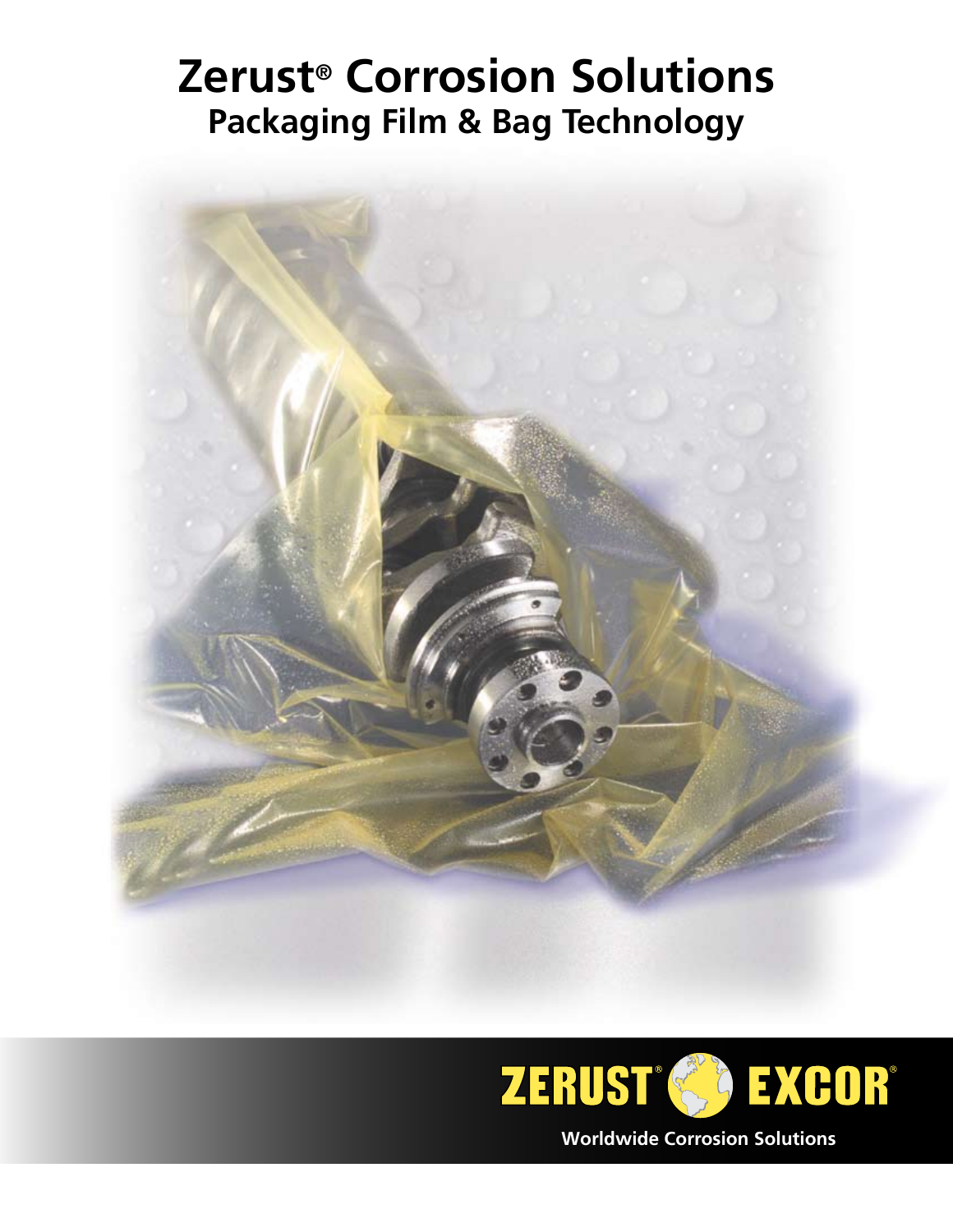# **Why Zerust**®**?**

In today's competitive global marketplace, your metal products must travel thousands of miles through aggressive atmospheres, extreme daily changes of humidity, and temperature swings, and extended storage before your customers ever see them. Despite the exposure to these harsh conditions, your customers still insist that their orders are ready when required, at the agreed upon price, and in the specified condition: clean, dry and corrosion free.

ZERUST® packaging solutions will resolve your corrosion problems while increasing your company's profitability by reducing operating costs, increasing process yields, and enhancing your customers' satisfaction.

- Our ZERUST® team of recognized corrosion technology experts on four continents ensures that our corrosion protection systems are both the most effective and environmentally responsible.
- Our ZERUST® team of field engineers uses decades of accumulated applications experience to:
	- 1. Identify and resolve customer corrosion causing processes.
	- 2. Eliminate unnecessary customer packaging/materials handling processes.
	- 3. Design optimal customer corrosion inhibiting solutions.
	- 4. Provide point-to-point customer service in over 40 countries.

# **Global Innovation and Support**



## **The Zerust® Global Network Offers:**

- Worldwide manufacturing and supply to a global quality standard in order to match our multinational customers' requirements.
- Worldwide on-site technical support by experienced field engineers at both the origin and destination of the shipping route to ensure that our customers achieve corrosion control.
- Regional Research & Development Centers in Asia, the Americas, Eastern Europe and Western Europe provide the leading advances in corrosion control technology.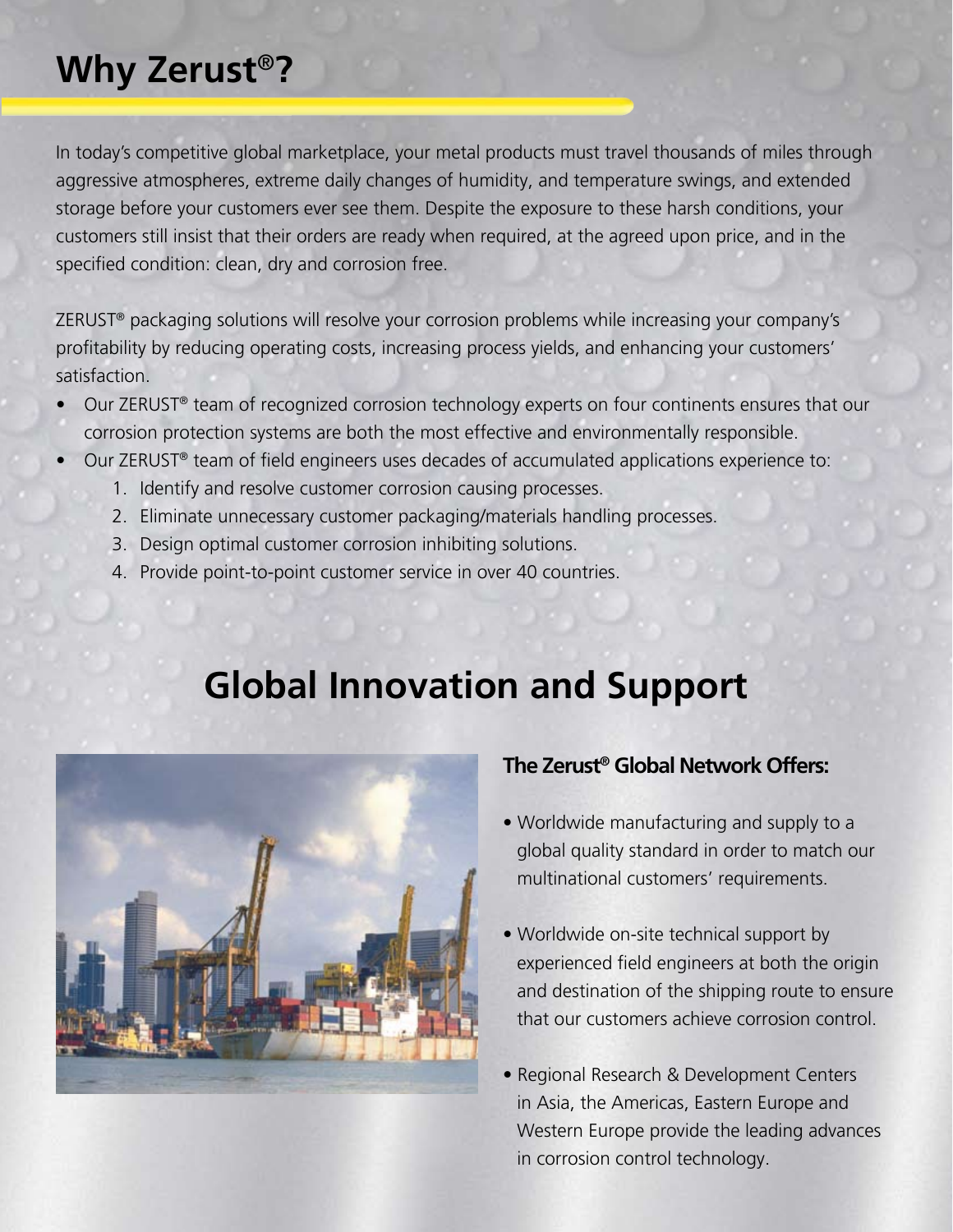# **Worldwide Zerust**® **Technical Support**

**Our internationally recognized scientists and field engineers work closely with customers to design comprehensive corrosion solutions.**

**ZERUST® representatives worldwide then work together in order to ensure the efficacy of these solutions, by providing our customers with point-to-point, on-site technical support. Laboratories and Test** 





**Facilities**

The effectiveness of various proposed corrosion solutions can be evaluated under extreme simulated climatic conditions in a regional ZERUST® technical support centers worldwide.

#### **Trial Shipments**

ZERUST® applications engineers will assist with the on-site preparation and packaging of test shipments. Upon request, data recorders can be incorporated into test shipments to track actual climatic conditions throughout the trial. At its destination, the shipment can be inspected and evaluated by a global ZERUST® representative.

#### **Support Services**

The ZERUST® people have accumulated decades of expertise in corrosion prevention, and offer comprehensive design, application and after sales support to ensure that our customers' corrosion protection requirements are met.



Datalogger Temperature and Humidity In-Shipment Recordings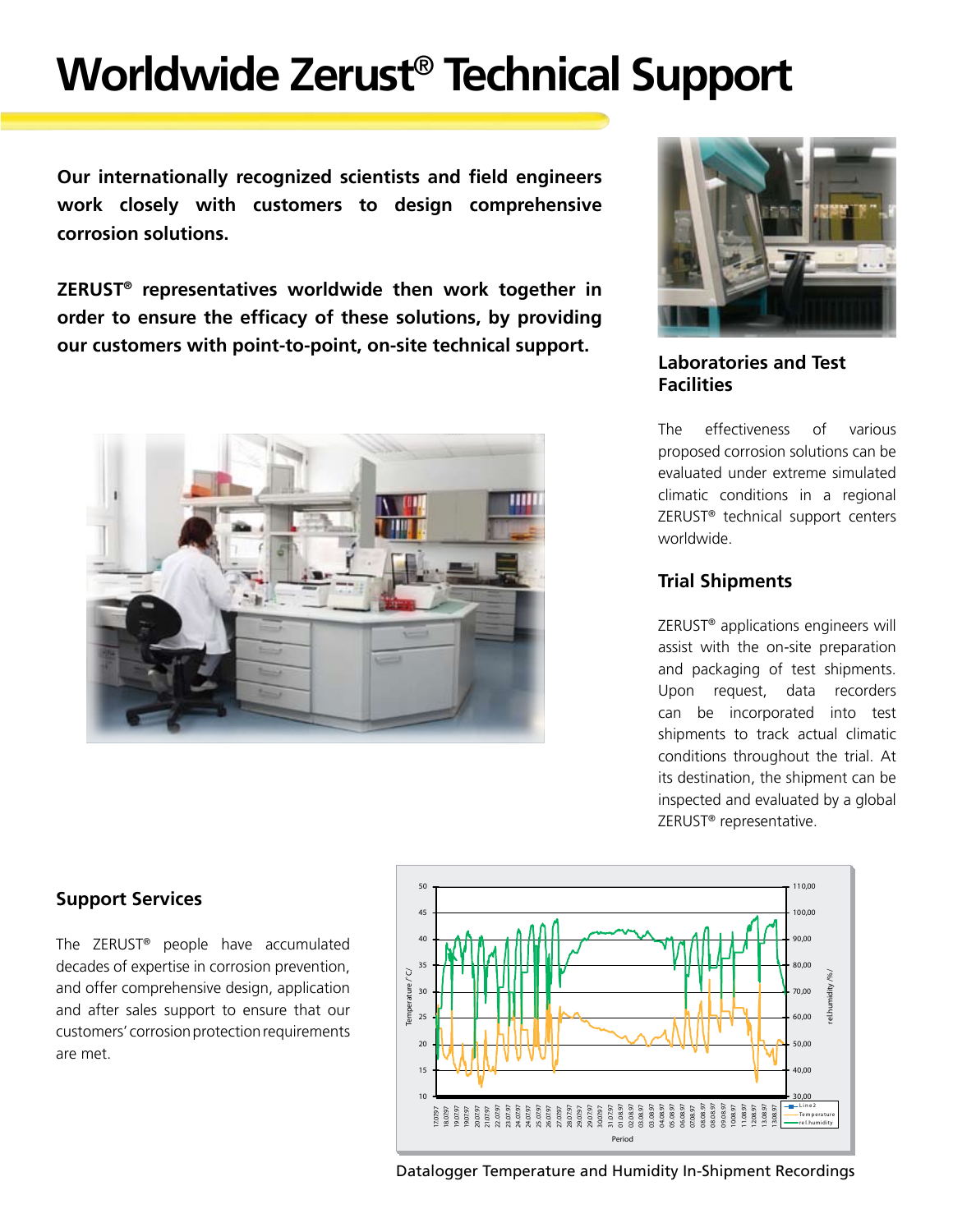### **A Natural Aging Process For Metals**

Corrosion is initiated when atmospheric moisture (humidity) settles on metals. This moisture will act as a conducting medium for the flow of ions and electrons between high-energy areas (cathodes) and low-energy areas (anodes) on metal surfaces. This electrochemical process then results in the visible oxidation referred to as tarnish, corrosion or rust, depending on the metal.



#### **ZERUST® Corrosion Inhibitors**

ZERUST® is a line of integrated corrosion inhibitor technologies (ICT) products and services including volatile corrosion inhibitors (VCI) and other inhibitors and surface preparations. ZERUST® packaging materials contain proprietary chemical formulations that release an invisible, odorless, and non-toxic corrosion inhibiting vapor into the air. The ZERUST® vapor molecules will settle on exposed metal surfaces in an enclosure and interrupt the electrochemical corrosion process. Other ICT products augment the protection power of VCI technology to solve specific corrosion and surface preservation problems.

## **ZERUST® Technology Is Easy To Apply**

Simply place metal parts into ZERUST® packaging and seal it. Within two or three hours the interior of the package will be saturated with ZERUST<sup>®</sup> vapor molecules and a powerful corrosion inhibiting molecular layer will form on all exposed metal surfaces.

Later, when the parts are removed from the packaging, the ZERUST® corrosion inhibiting molecular layer will immediately proceed to vaporize into the atmosphere. This leaves behind clean dry and corrosion free parts that are ready for immediate use and require no further cleaning or handling.

**"In effect, the ZERUST® corrosion protection applies and removes itself."**

## **Principles:**

The molecular ZERUST® layers that form on metal surfaces suppress corrosion in three ways:

- 1. They passivate the electron flow between the anodic and cathodic areas on the surfaces.
- 2. They form a physical, hydrophobic layer that prevents water and moisture directly contacting the metal and acting as an electrolyte.
- 3. They regulate the PH value of the electrolyte.

**Zerust ICT**® **Technology** Electrolyte<br>Cathode Anode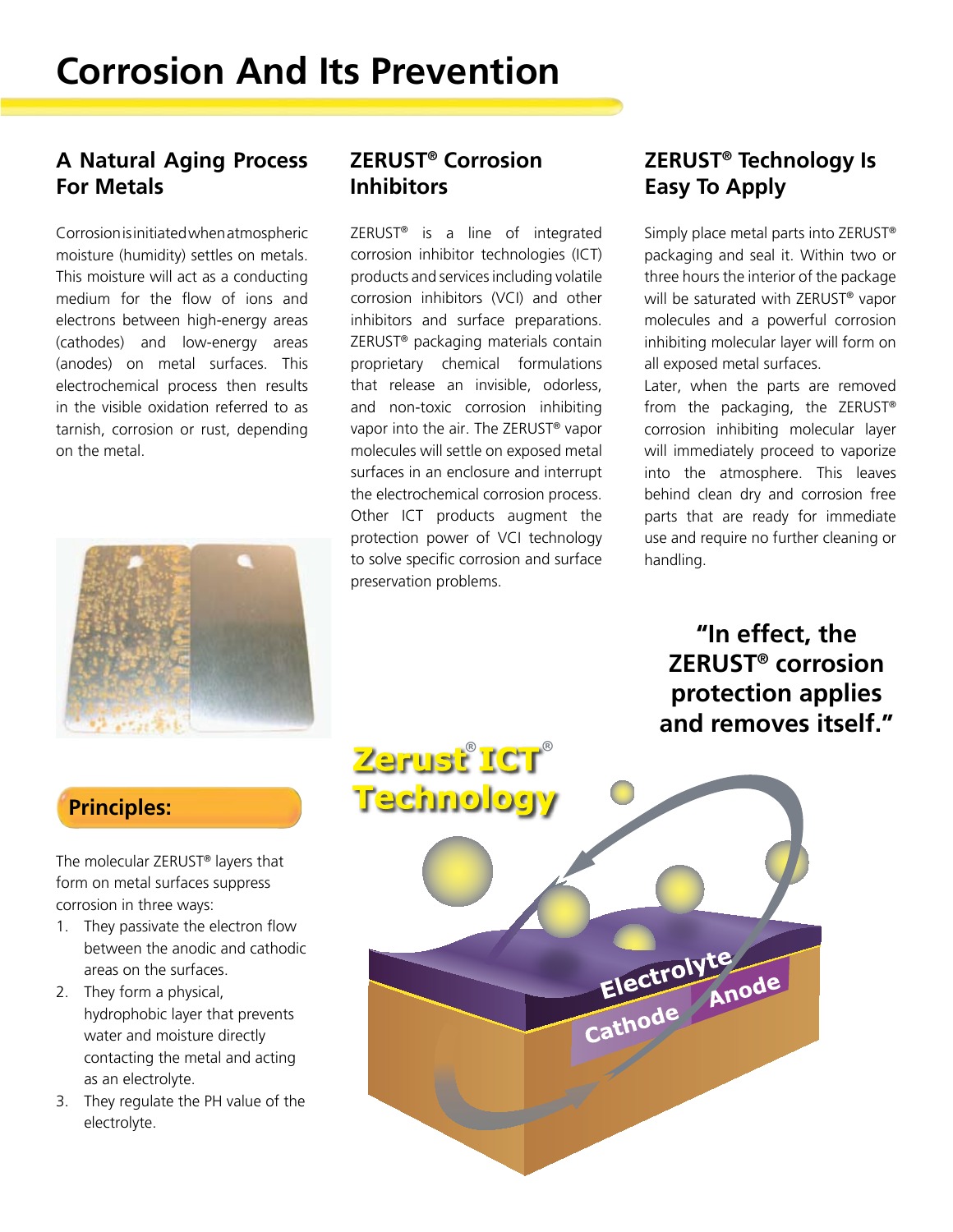# **Zerust**® **ICT**® **Types and Tips**

E

#### **Ferrous**

Iron, steel and cast iron metals are protected using the trademark yellow ZERUST® Ferrous packaging.

#### **Non Ferrous**

Aluminum, copper, brass, bronze and fully galvanized steel are protected using blue ZERUST® Non-Ferrous packaging.

Colors (primarily): clear or blue

### **Multi-Metal**

Products that contain combinations of the ferrous and non-ferrous metals listed above can be protected using ZERUST® Multimetal packaging.

Colors (primarily): clear or green

## **Anti-Tarnish**

Protect silver, copper and related alloys from tarnishing with clear ZERUST® Anti-tarnish and other special acid-gas scavenging (AG-S) packaging films.

**ZERUST® packaging materials have a shelf life of two years, and combined with subsequent in-service life of up to 5 years. It is highly recommended that customers consult with ZERUST® application engineers, to ensure the implementation of the appropriate products and the best packaging design.**

**Pack only clean and dry parts!**



**Wear gloves to avoid leaving acidic, corrosioncausing fingerprints.**



**When packing, the ambient temperature and part temperature should be the same to prevent condensation from forming inside the pack.**



**Seal packs by heat sealing or applying waterproof tape.**



**Insert additional ZERUST® packaging materials in the center of tightly packed parts to ensure protection throughout.**



**Avoid the contact of metal parts with wood, paper or cardboard as these materials contain corrosion-causing acids.**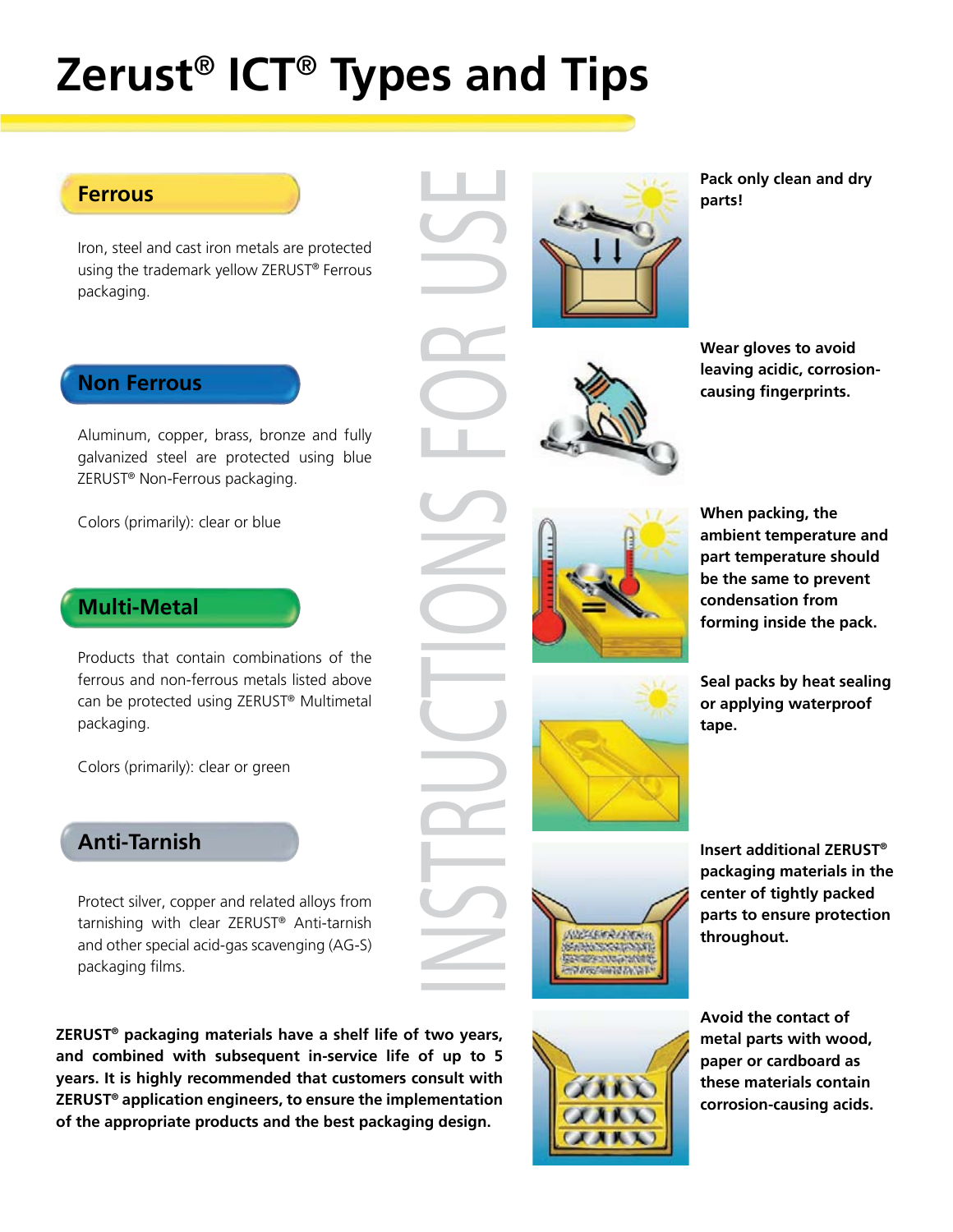## **Zerust® ICT® Packaging for Clean, Dry and Corrosion Free Products**

- Packaging and corrosion protection becomes one operation.
- No oils or greases to apply or remove.
- Safe for health and the environment.
- No disposal problems—can be recycled, incinerated or land-filled as ordinary waste
- Integrated combinations of protection systems such as corrosion protection with VCI and acid-gas scavenging and anti-static
	- properties can easily be provided for any customer's specific requirements.

Crankshafts individually packed in ZERUST® Ferrous bags preventing corrosion and contamination.

Gears packed in a ZERUST® Ferrous crate liner that covers the interior dividers in order to prevent contact with corrosion-causing wood.





Heavy cast iron parts transported in a metal container lined with a ZERUST® Gusset bag.

Small parts securely held by ZERUST® shrink film to ZERUST® treated cardboard.





An electrical control cabinet protected inside by ZERUST® Vapor Capsules and protected outside with combination Zerust® Multimetal/Anti-Static film.

Clean and rust-free axle parts after trans-ocean shipment and storage in central global warehouse.



Stamped steel components being protected for sea freight with ZERUST® Multimetal film.









Automotive CKD (Complete Knock Down) components being protected with ZERUST® Multimetal film for intercontinental transit.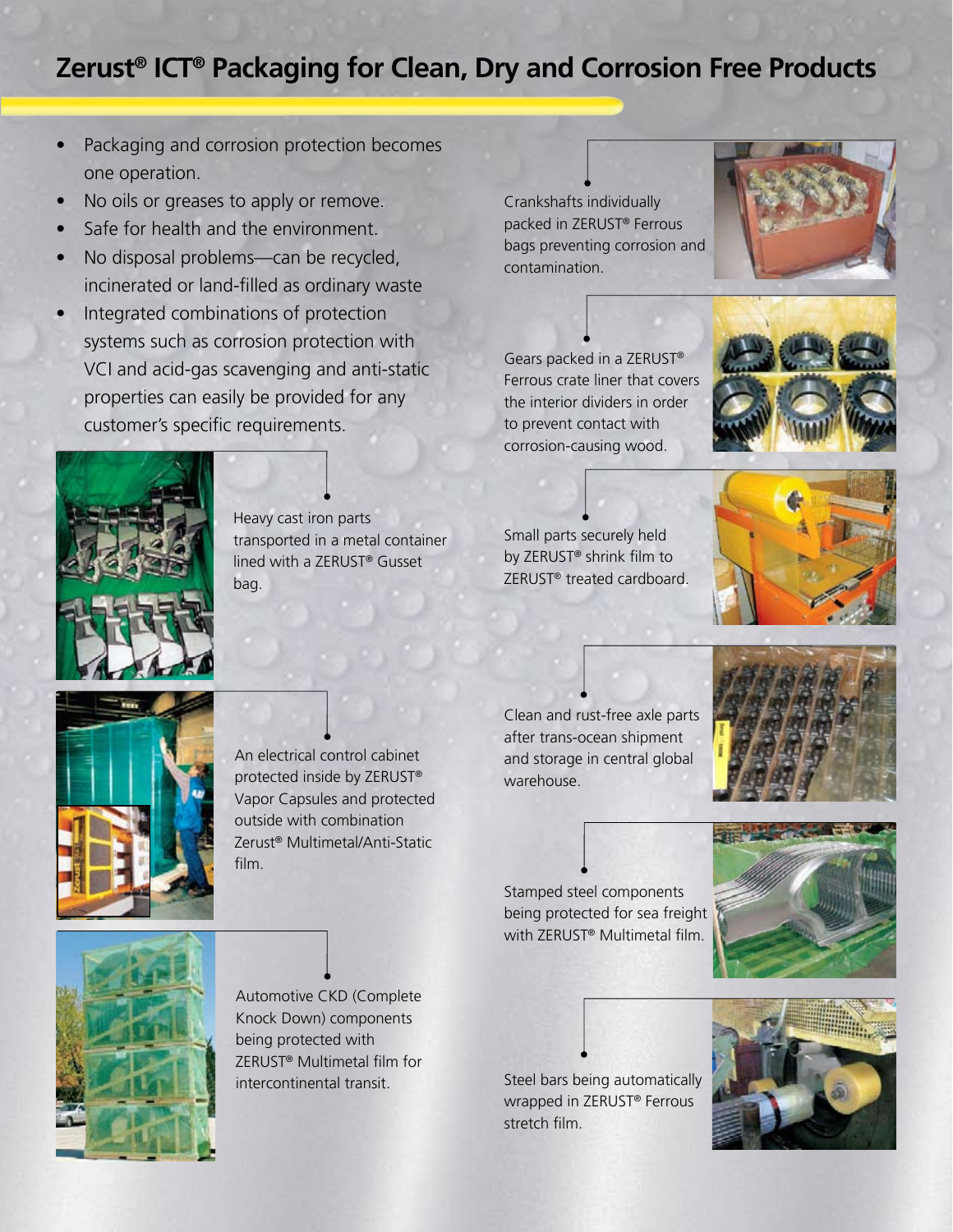# **Product Guide**